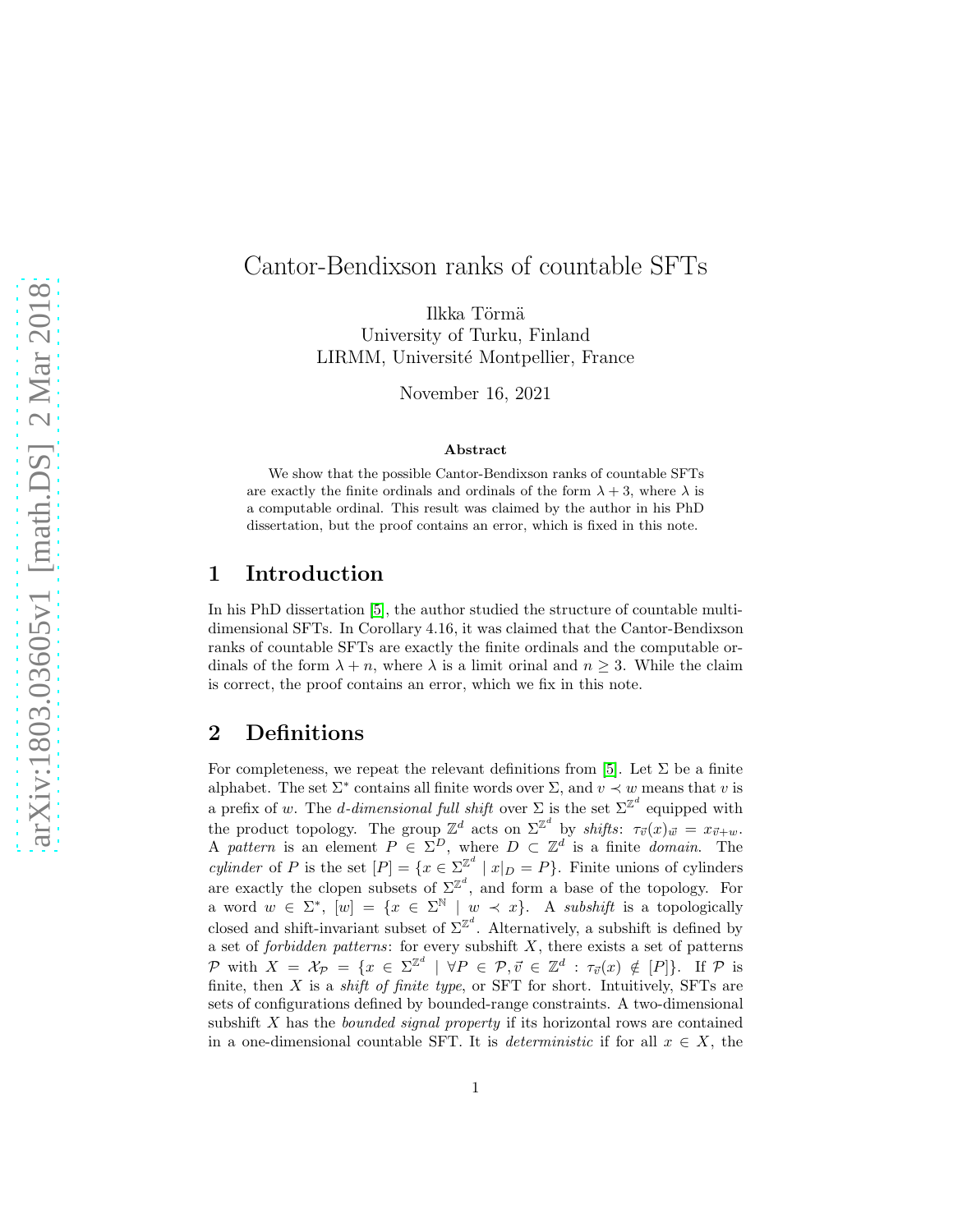coordinate  $x_{\vec{0}}$  is determined by  $x|_H$ , where  $H = \{(i, j) \in \mathbb{Z}^2 \mid j > 0\}$  is the upper half-plane.

The Cantor-Bendixson derivative of a topological space X is the set  $X' =$  ${x \in X \mid x \text{ is not isolated in } X}.$  By transfinite iteration, we extend this notion to all ordinals:

- $X^{(0)} = X$ .
- $X^{(\alpha+1)} = (X^{(\alpha)})'$ ,
- $X^{(\lambda)} = \bigcap_{\beta < \lambda} X^{(\beta)}$  for limit ordinals  $\lambda$ .

It is easy to see that each  $X^{(\alpha)}$  is a closed subset of X. Since X is a set and the sequence  $(X^{(\alpha)})_{\alpha}$  is decreasing, the derivation process eventually terminates. The Cantor-Bendixson rank of X, denoted  $rk(X)$ , is the least ordinal  $\alpha$  with  $X^{(\alpha+1)} = X^{(\alpha)}$ . The *rank* of a point  $x \in X$ , denoted  $\text{rk}_X(x)$ , is the least ordinal  $\alpha$  with  $x \notin X^{(\alpha+1)}$ . If  $x \in X^{(\text{rk}(X))}$ , then x has no rank in X.

A subset  $X \subset \{0,1\}^{\mathbb{N}}$  is effectively closed, or  $\Pi_1^0$ , if there exists a computable set of words  $W \subset \{0,1\}^*$  with  $X = \{0,1\}^{\mathbb{N}} \setminus \bigcup_{w \in W}[w]$ . We extend these notions to  $\Sigma^{\mathbb{Z}^d}$  in the standard way.

We define a certain type of nondeterministic finite state machine that can be simulated in a countable SFT. An arithmetical program is a quadruple  $(Q, \delta, q_0, q_f)$ , where Q is a finite state set,  $\delta \subset Q \times (\{+,-, \cdot, /\} \times \mathbb{N} \cup \mathbb{N} \cup \mathbb{N}^2) \times Q$  is a finite transition relation,  $q_0 \in Q$  is the initial state and  $q_f \in Q$  is the final state. An *instantaneous description*, or ID, of the machine is a pair  $(q, n) \in Q \times \mathbb{N}$ , representing an internal state and the value of a counter. A transition of the machine form this ID to another is denoted by  $(q, n) \rightarrow (p, m)$ . Depending on the transition relation, only certain transitions are possible:

- If  $(q,(*,m), p) \in \delta$  for some  $* \in \{+,-, \cdot, / \}, m \in \mathbb{N}$  and  $p \in Q$ , then  $(q, n) \rightarrow (p, n * m)$  is a valid transition.
- If  $(q, n, p) \in \delta$  for some  $p \in Q$ , then  $(q, n) \to (p, n)$  is a valid transition.
- If  $(q,(m,k), p) \in \delta$  for some  $m, k \in \mathbb{N}$  and  $p \in Q$ , and  $n \equiv m \mod k$ , then  $(q, n) \rightarrow (p, n)$  is a valid transition.

The machine is initialized in  $(q_0, n)$  for some initial counter value  $n \in \mathbb{N}$ , and runs nondeterministically until it reaches the final state  $q_f$ , at which point it *accepts* its input. We may assume it never performs an inexact division or subtracts a number greater than the counter value during such a computation. We say M is reversible if for each ID  $(p, m)$  there exists at most one ID  $(q, n)$  with  $(q, n) \rightarrow (p, m)$ . A reversible arithmetical program can simulate an arbitrary Minsky machine (in the sense that there is a computable bijection between the sets of their computation histories) by storing the entire computation history into an extra counter and encoding counters  $n_1, n_2, \ldots, n_k$  as the single value  $p_1^{n_1} p_2^{n_2} \cdots p_k^{n_k}$ , where the  $p_i$  are distinct primes (Lemmas 2.4 and 2.5 in [\[5\]](#page-7-0)). On the other hand, nondeterministic Minsky machines are able to simulate arbitrary nondeterministic Turing machines. Neither method of simulation introduces additional nondeterminism into the simulating machine.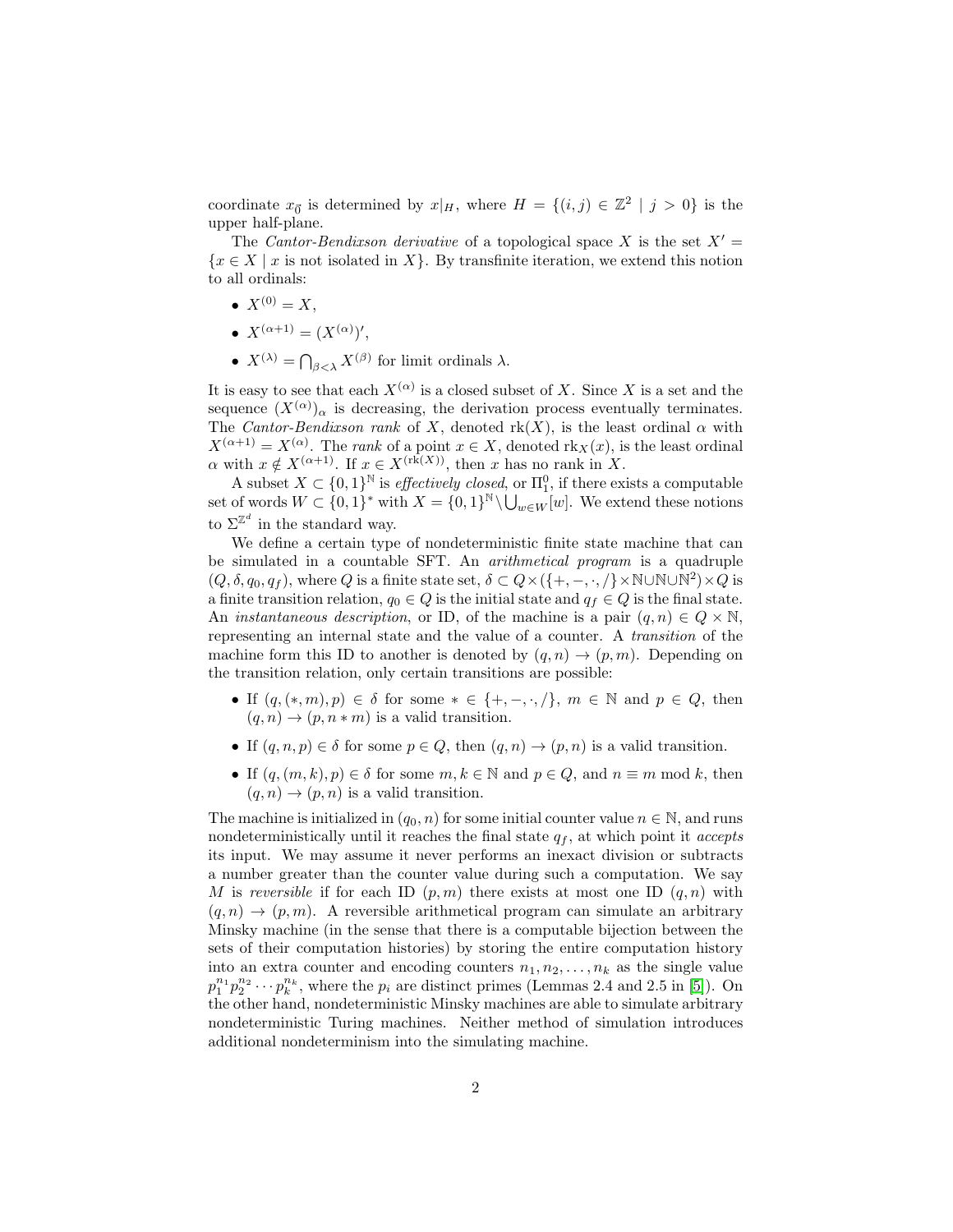#### 3 Results

It is known that some ordinals cannot occur as the rank of a countable SFT.

<span id="page-2-1"></span>**Lemma 1.** Let  $X \subset \Sigma^{\mathbb{Z}^d}$  be a countable SFT. Then  $\text{rk}(X)$  is either finite or  $\lambda + 3$  for some computable ordinal  $\lambda$ .

*Proof.* That  $rk(X)$  is a computable ordinal was claimed in [\[2\]](#page-7-1), where the authors referred to [\[4\]](#page-7-2) for a proof. By Theorem 5.3 of the pre-print [\[1\]](#page-7-3), the rank of a countable SFT cannot have the form  $\lambda + n$ , where  $\lambda$  is a limit ordinal and  $n \in \{0, 1, 2\}$ . Note that Lemma 5.2 of the same pre-print, which is used in the proof of the above result, is technically incorrect, but not in a way that affects the Theorem (if the set of periods  $P$  used in the Lemma contains parallel vectors, its claim is not necessarily true, but in the proof of the Theorem, we can guarantee that all vectors are non-parallel).  $\Box$ 

We use the following result to construct well-behaved countable  $\Pi_1^0$  sets with specified ranks. By a computably enumerable point  $x \in \{0,1\}^{\mathbb{N}}$ , we mean the characteristic function of a computably enumerable set.

<span id="page-2-0"></span>**Lemma 2** (Corollary of Theorem 1 in [\[3\]](#page-7-4)). For each computable ordinal  $\lambda \neq 0$ and computably enumerable uncomputable  $x \in \{0,1\}^{\mathbb{N}}$ , there exists a countable  $\Pi_1^0$  set  $S \subset \{0,1\}^{\mathbb{N}}$  with  $S^{(\lambda)} = \{x\}.$ 

The rest of this note is dedicated to the proof of the following theorem.

<span id="page-2-2"></span>**Theorem 1.** For each infinite computable ordinal  $\lambda$ , there exists a deterministic countable SFT  $X \subset \Sigma^{\mathbb{Z}^2}$  with the bounded signal property and  $\text{rk}(X) = \lambda + 3$ .

Proof. By Lemma [2,](#page-2-0) there is a computably enumerable uncomputable point  $x^{\max} \in \{0,1\}^{\mathbb{N}}$  and a countable  $\Pi_1^0$  set  $S \subset \{0,1\}^{\mathbb{N}}$  with  $S^{(\lambda)} = \{x^{\max}\}\$ . The idea is to construct an arithmetical program that runs forever and nondeterministically produces an element of S one bit at a time. Incorrect choices are recognized in finite time and cause the program to halt. We simulate the program in a simple countable SFT  $X$ , and since the choices are visible in the configurations, we obtain a computable and continuous embedding of  $S$  into  $X$ . However,  $X$  also contains 'degenerate' configurations that do not encode elements of S, increasing its Cantor-Bendixson rank. Some increase is inevitable by Lemma [1,](#page-2-1) and we will optimize it by encoding the highest-rank element  $x^{\max}$ as a degenerate configuration. Since  $x^{\max}$  is computably enumerable, the arithmetical program is able to distinguish it from other elements of S. This last step was not present in the construction in [\[5\]](#page-7-0), resulting in the bound  $\lambda + 4$ . which was incorrectly reported as  $\lambda + 3$ .

We proceed with the construction. Let  $w^0, w^1, \ldots \in \{0, 1\}^*$  be a computably enumerable set of forbidden prefixes for  $S$ . Let  $T$  be a Turing machine such that  $x_n^{\max} = 1$  if and only if T halts on n. Let  $M = (Q, \delta, q_0, q_f)$  be a reversible arithmetical program corresponding to Algorithm [1.](#page-3-0) We may assume that every other transition of M involves multiplying the counter by 2, and the counter is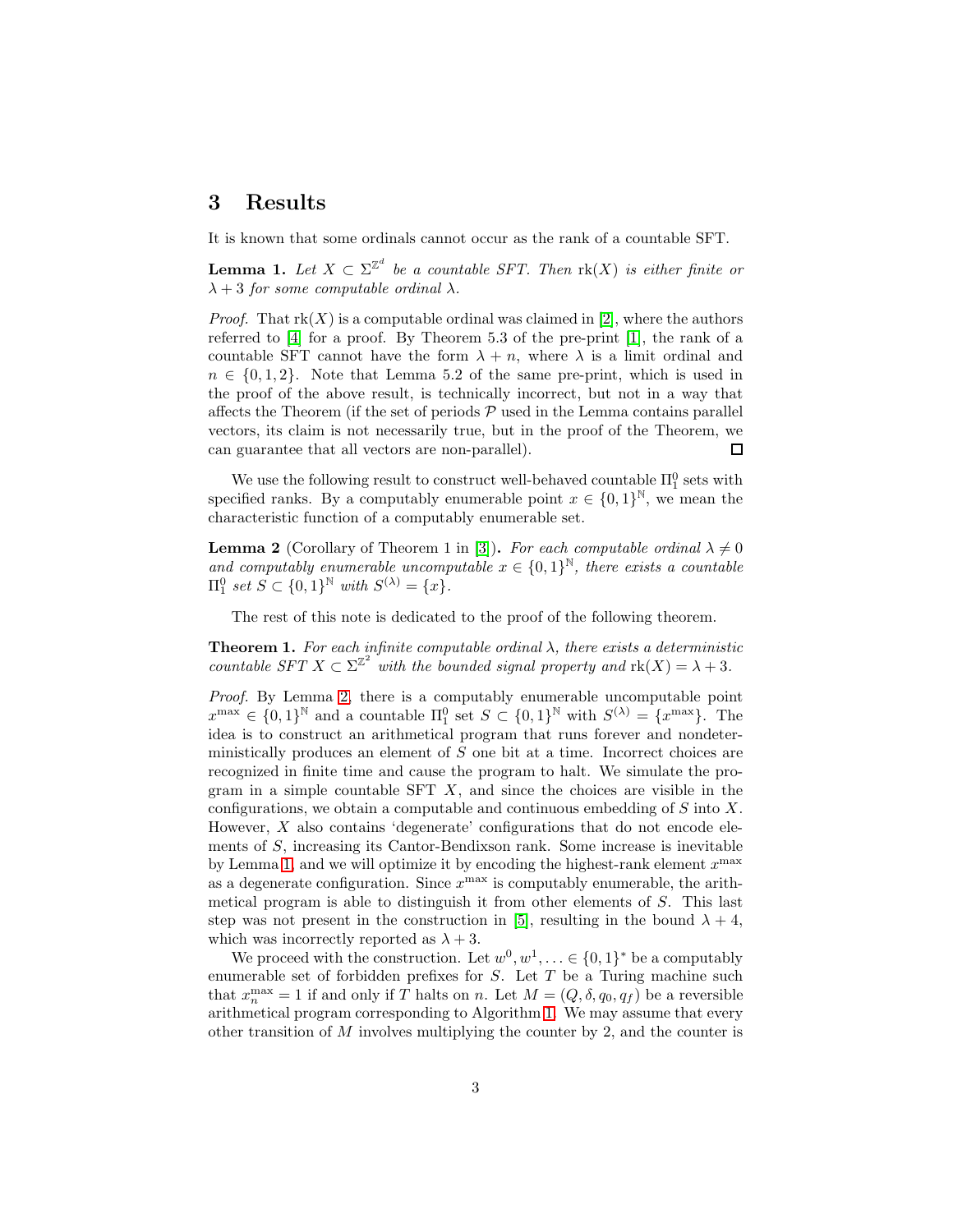**Algorithm 1** Take a number  $k \in \mathbb{N}$ , enumerate the configuration  $x^{\max}$  and another configuration  $y \in S \setminus [x_{[0,k-1]}^{\max}]$ .

|     | 1: $k \leftarrow \text{input}$                                   | $\triangleright$ Program parameter          |  |
|-----|------------------------------------------------------------------|---------------------------------------------|--|
|     | 2: $\mathcal{T} \leftarrow \emptyset$                            | $\triangleright$ A set of Turing machines   |  |
|     | 3: $v \leftarrow \epsilon$                                       | $\triangleright$ A prefix of $x^{\max}$     |  |
|     | 4: $w \leftarrow \epsilon$                                       | $\triangleright$ A prefix of y              |  |
|     | 5: $j \leftarrow 0$                                              | $\triangleright$ The length of w            |  |
|     | 6: for $i \in \mathbb{N}$ do                                     | $\triangleright$ The length of v            |  |
|     | 7: <b>guess</b> $v_i \in \{0, 1\}$                               |                                             |  |
|     | 8: if $v_i = 1$ then                                             |                                             |  |
| 9:  | <b>verify</b> that $T(i)$ halts                                  | $\triangleright$ This step may take forever |  |
| 10: | guess $w_i \in \{0,1\}$                                          |                                             |  |
| 11: | for $p \in \{0, \ldots, j\}$ do                                  |                                             |  |
| 12: | verify $w^p \nless w$                                            |                                             |  |
| 13: | end for                                                          |                                             |  |
| 14: | if $j = k - 1$ then                                              |                                             |  |
| 15: | <b>verify</b> $w \neq v_{[0,k-1]}$                               |                                             |  |
| 16: | end if                                                           |                                             |  |
| 17: | $j \leftarrow j+1$                                               |                                             |  |
| 18: | else                                                             |                                             |  |
| 19: | $\mathcal{T} \leftarrow \mathcal{T} \cup \{T(i)\}\$              |                                             |  |
| 20: | <b>verify</b> that no $T(\ell) \in \mathcal{T}$ halts in i steps |                                             |  |
| 21: | end if                                                           |                                             |  |
|     | $22:$ end for                                                    |                                             |  |

<span id="page-3-0"></span>never divided by an even number; this is analogous to giving a counter machine one extra counter that it increments on every other step.

On a step marked with **verify**, the program  $M$  checks the condition and halts if it does not hold. The steps markes with **guess** are nondeterministic choices. If the algorithm does not halt and always passes the check on line [9,](#page-2-2) it enumerates a configuration  $x = \lim v \in \{0, 1\}^{\mathbb{N}},$  and if x has infinitely many 1s, another configuration  $y = \lim w \in \{0, 1\}^{\mathbb{N}}$ .

<span id="page-3-1"></span>**Lemma 3.** Let  $k \in \mathbb{N}$  be the input of Algorithm [1.](#page-3-0) If the algorithm runs forever and always passes the check on line [9,](#page-2-2) then  $\lim v = x^{\max}$  and  $\lim w \in$  $S \setminus [x_{[0,k-1]}^{\max}]$ . All such choices of  $\lim w$  are possible.

*Proof.* Denote  $x = \lim v$  and  $y = \lim w$ . Suppose  $x_n \neq x_n^{\max}$  for some  $n \in \mathbb{N}$ . If  $x_n^{\max} = 0$ , then  $T(n)$  does not halt, so the check on line [9](#page-2-2) never finishes. If  $x_n^{\max} = 1$ , then  $T(n)$  halts after some i steps, and the check on line [20](#page-2-2) fails. Both possibilities contradict our assumptions, and hence  $x = x^{\max}$ . In particular, since  $x^{\max}$  is uncomputable, x has infinitely many 1s.

For all  $p \in \mathbb{N}$  we eventually guarantee  $w^p \nless y$  on line [12,](#page-2-2) which implies  $y \in S$ . We also verify  $x_{[0,k-1]}^{\max} \nless y$  on line [15](#page-2-2) (note that v is always at least as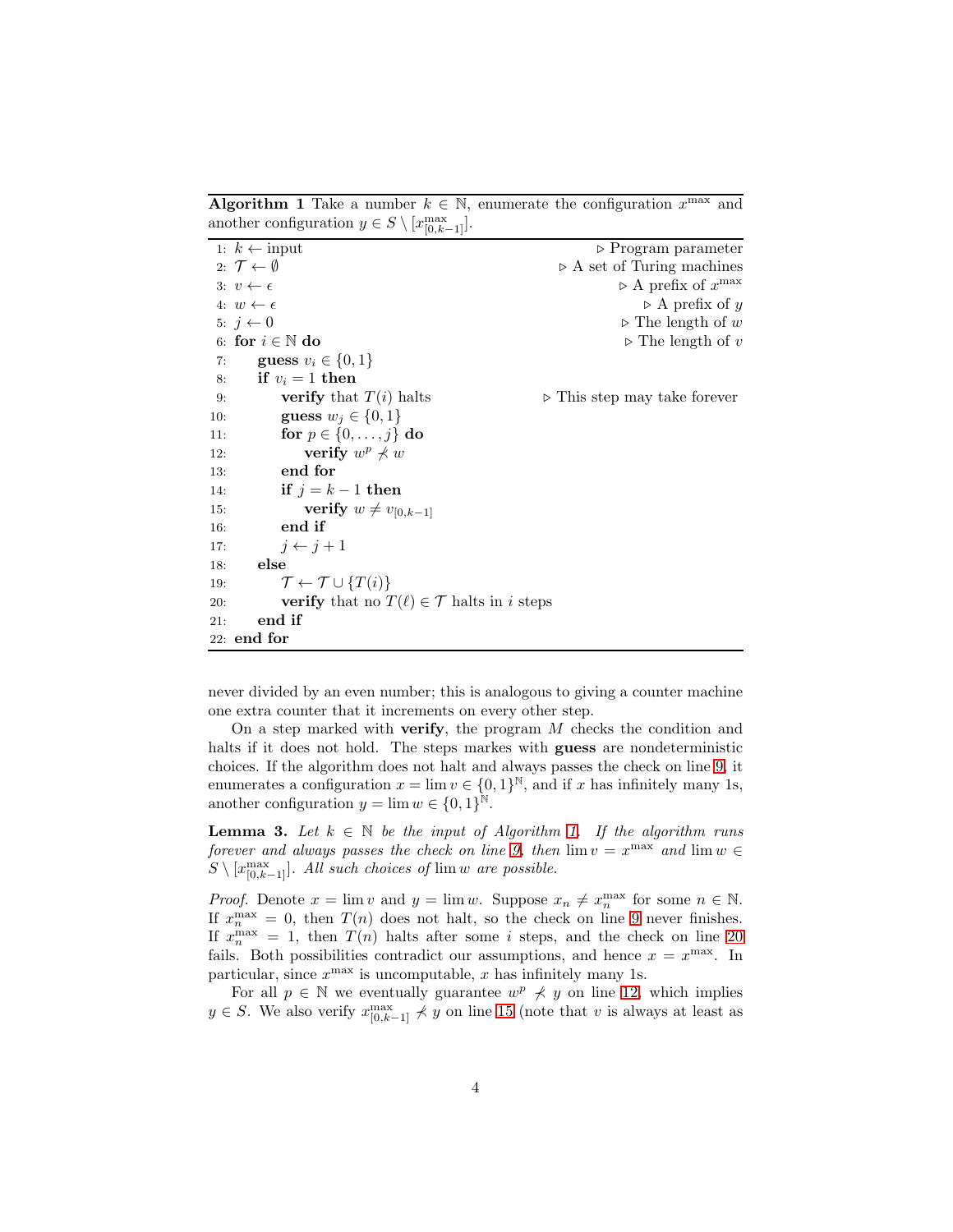long as w), so that  $y \notin [x_{[0,k-1]}^{\max}]$ . Since y is otherwise unconstrained, the claim follows.

We now construct the countable SFT  $X$ , following the constructions in Sec-tion 3.3 of [\[5\]](#page-7-0) with minor modifications. The alphabet of X is  $\Sigma = \{0, Z, \ell, r\} \cup$  $(P_M \times Q) \cup P'_M$ , where  $P_M$  and  $P'_M$  are auxiliary finite state sets that depend on M. Let  $Y \subset \Sigma^{\mathbb{Z}}$  be the orbit closure of configurations of the form  $\infty 0 \ell^m(p,q) r^n p' Z^{\infty}, \infty 0 \ell^m Z^{\infty}$  and  $\infty 0 Z^{\infty}$ , where  $m, n \geq 0, p \in P_M, p' \in P'_M$ and  $q \in Q$ . We can define Y using forbidden words of length 2, so that it is a one-dimensional SFT. We require that each horizontal row of X comes from Y. We also require that the border of the 0-symbols is at the same position on each row. The area to the right of this border is the computation zone, and the symbols  $(p, q)$  and  $p'$  is called the *left and right heads*.

There are special elements  $p_0 \in P_M$  and  $p'_0 \in P'_M$  such that a configuration of Y with the form  $\infty 0 \ell^m(p_0, q) p'_0 Z^\infty$  corresponds to the ID  $(q, m)$  of M. The configuration  $\infty$ 0Z $\infty$  represents a computation that has not yet started; above it, we can have either another identical configuration or  $\infty 0 \ell \mathbb{Z}^{\infty}$ . For  $m \geq 1$ , above the configuration  $\infty 0 \ell^m \mathbb{Z}^\infty$  we may have either  $\infty 0 \ell^{m+1} \mathbb{Z}^\infty$  or  $\infty 0\ell^m(p_0, q_0)p'_0Z^{\infty}$ , where  $q_0 \in Q$  is the initial state of M. The number m encodes the input  $k$  to Algorithm [1.](#page-3-0) Since the program  $M$  uses powers of primes to encode multiple counters, we can denote  $m = 3<sup>k</sup> \cdot N$  with N not divisible by 3, and assume that at the start of its computation,  $M$  checks that  $N$  is not divisible by any other prime that it uses in its computations.

The computation of M proceeds upward in the SFT X. Subtraction or addition of a constant number can be performed in one step by moving both heads to the left or right, respectively. To check if the counter has an exact value  $n \in \mathbb{N}$ , the heads only need to look n cells to the left. The remaining operations require auxiliary steps. To check the remainder of the counter value modulo a number  $n$ , the left head travels to the 0-border and back, keeping track of the distance modulo  $n$ . To multiply the counter value by a number, both heads start moving at constant speeds, the left head bounces off the 0-border, and the heads meet at a new position, which is a multiple of the previous position. Division by a constant is done analogously. See Section 3.3 of [\[5\]](#page-7-0) for a detailed explanation, and Figure [1](#page-5-0) for a visualization. In case of an illegal operation of subtracting a number larger than the counter value or performing an inexact division, which may in principle happen during an infinite computation with no starting point, or if any of the checks of Algorithm [1](#page-3-0) fails, a tiling error is produced. As the operations are local, they can be implemented by local rules in the SFT  $X$ . It is not hard to see that  $X$  is downward deterministic (since  $M$ is reversible) and has the bounded signal property.

Let  $T \subset \mathbb{N}$  be the set of numbers that are not divisible by any of the primes that M uses during its computation. Let  $k \in \mathbb{N}$ ,  $N \in T$  and  $\vec{v} \in \mathbb{Z}^2$ , and let  $X(k, N, \vec{v}) \subset X$  be the set of configurations where the computation is initialized at  $\vec{v}$  with input  $3^k \cdot N$ . Since  $X(k, N, \vec{v})$  is open in X, for each ordinal  $\alpha$  we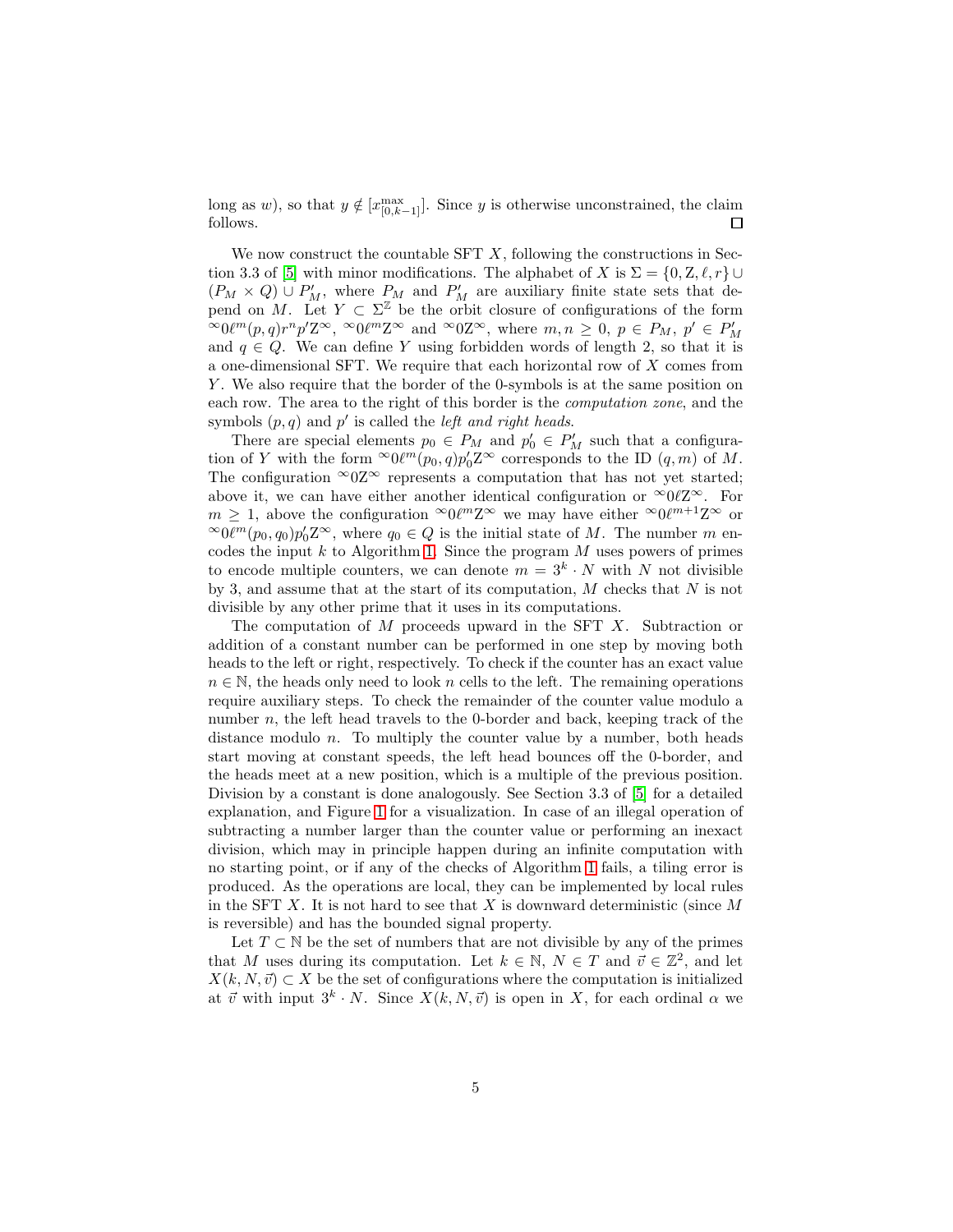

<span id="page-5-0"></span>Figure 1: A configuration of the SFT  $X$ . The two heads are denoted by L and R (their internal states are not shown), and the four shades of gray denote 0,  $\ell$ , r and Z. The simulated machine is initialized to  $m = 6$ . It then checks the congruence class of the counter modulo some number, multiplies the counter by 2, decrements it by 3, and starts another multiplication by 2.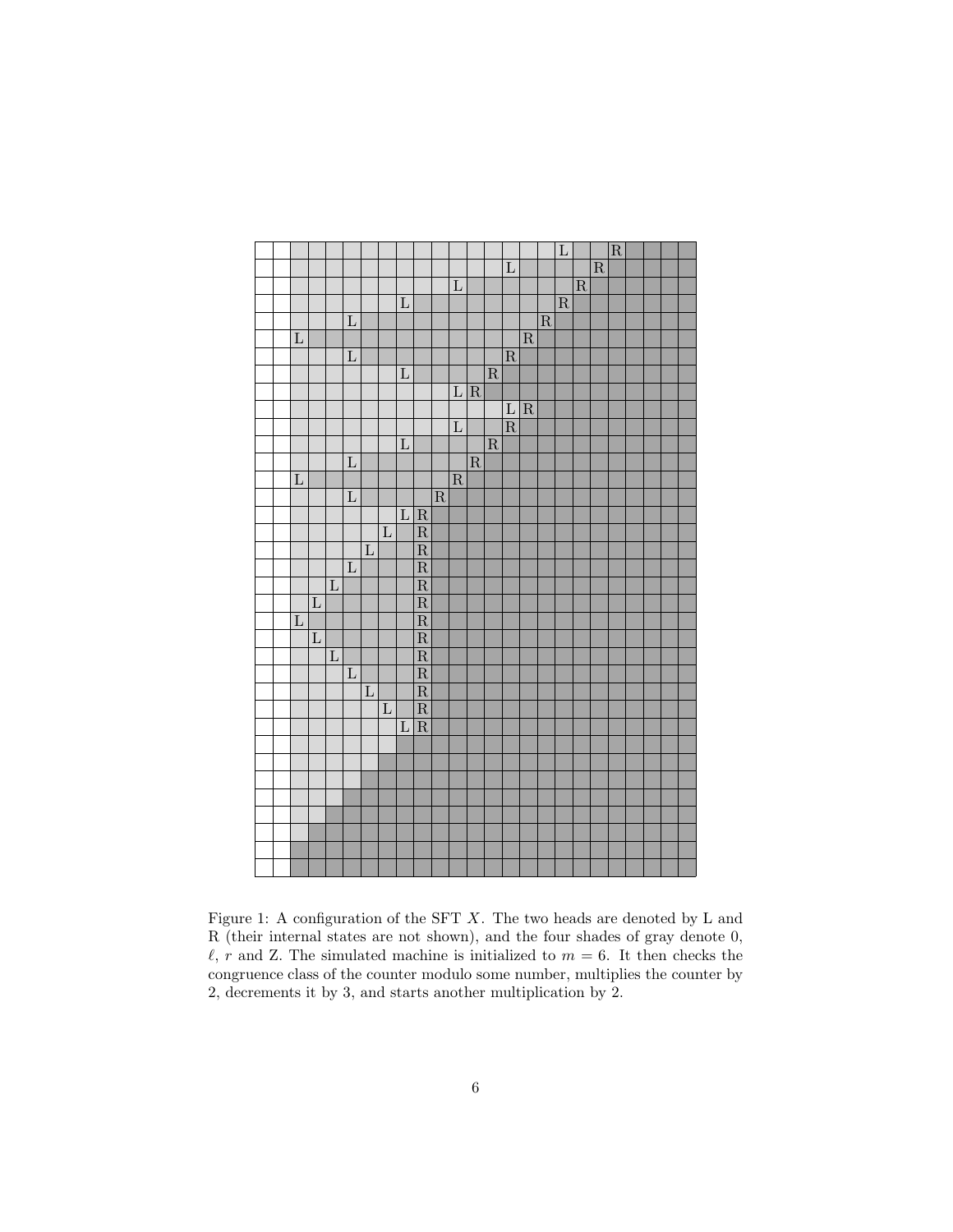have

<span id="page-6-0"></span>
$$
X^{(\alpha)} = Z_{\alpha} \cup \bigcup_{k,N,\vec{v}} X(k,N,\vec{v})^{(\alpha)},\tag{1}
$$

where  $Z_{\alpha} \subset X$  contains only configurations where the computation never starts.

We claim that each derivative  $X(k, N, \vec{v})'$  is homeomorphic to  $S \setminus [x_{[0,k-1]}^{\text{max}}]$ . Suppose that  $z \in X(k, N, \vec{v})$  contains only correct guesses at each step of the algorithm, so that the check on line [9](#page-2-2) always succeeds after finitely many steps. For  $n \in \mathbb{N}$ , let  $z^n \in X(k, N, \vec{v})$  be the configuration where the nth 1-bit of  $x^{\text{max}}$  is guessed incorrectly as 0, and preceding guesses are made as in z. Then  $z = \lim_{n} z^{n}$ , so  $z \in X(k, N, \vec{v})'$ . Also, since z enumerates two configurations  $x^{\max}$  and  $y \in S \setminus [x_{[0,k-1]}^{\max}]$  by Lemma [3,](#page-3-1) we may choose z as the homeomorphic image of y. On the other hand, if  $z \in X(k, N, \vec{v})$  contains an incorrect guess, then it must guess a 1-bit of  $x^{\max}$  as 0, since other incorrect guesses result in tiling errors. Then the algorithm is stuck on line [9](#page-2-2) forever and can make no further nondeterministic choices, so z is an isolated point of  $X(k, N, \vec{v})$ .

We now claim that  $rk(X) = \lambda + 3$ . Since  $\lambda$  is infinite, by [\(1\)](#page-6-0) we have  $X^{(\lambda)} = Z_{\lambda} \cup \bigcup_{k,N,\vec{v}} X(k,N,\vec{v})^{(\lambda)} = Z_{\lambda}$ , where  $Z_{\lambda}$  consists of configurations  $z \in X$  where computation does not start. If z contains the left border of the computation zone, then it cannot contain both left and right heads of the program  $M$ : since every other step of the program  $M$  involves multiplying the counter by 2, this would imply that the computation has a starting point in z. Thus z may contain at most one back-and-forth sweep of the left head, or the south border of the  $\ell$ -region but no heads, and in both cases  $z$  is isolated in  $Z_{\lambda}$ . Similarly, if z contains the right head, it may contain at most one sweep of the left head, and is isolated. Such configurations exist in  $Z_{\lambda}$ , since in every configuration of X with a valid computation, the left head visits the left border of the computation zone infinitely many times. All other configurations of  $Z_{\lambda}$ are periodic and constitute a finite number of shift orbits, and thus we have  $rk(Z_\lambda)=3$ . This concludes the proof.  $\Box$ 

Corollary 1. The Cantor-Bendixson ranks of countable two-dimensional SFTs are exactly the finite ordinals and the computable ordinals  $\lambda + n$ , where  $\lambda$  is a limit ordinal and  $n \geq 3$ .

Proof. Arbitrary finite ranks for countable SFTs are witnessed by the subshifts over the alphabets  $\{0, \ldots, n\}$  that are constant in the vertical direction and nondecreasing in the horizontal direction. The computable ordinals  $\lambda + n$ , where  $\lambda$  is a limit ordinal and  $n > 3$ , are handled by Theorem [1.](#page-2-2) Lemma [1](#page-2-1) shows that these are the only possibilities.  $\Box$ 

#### Acknowledgments

The author is thankful to Ville Salo for finding the error in [\[5\]](#page-7-0).